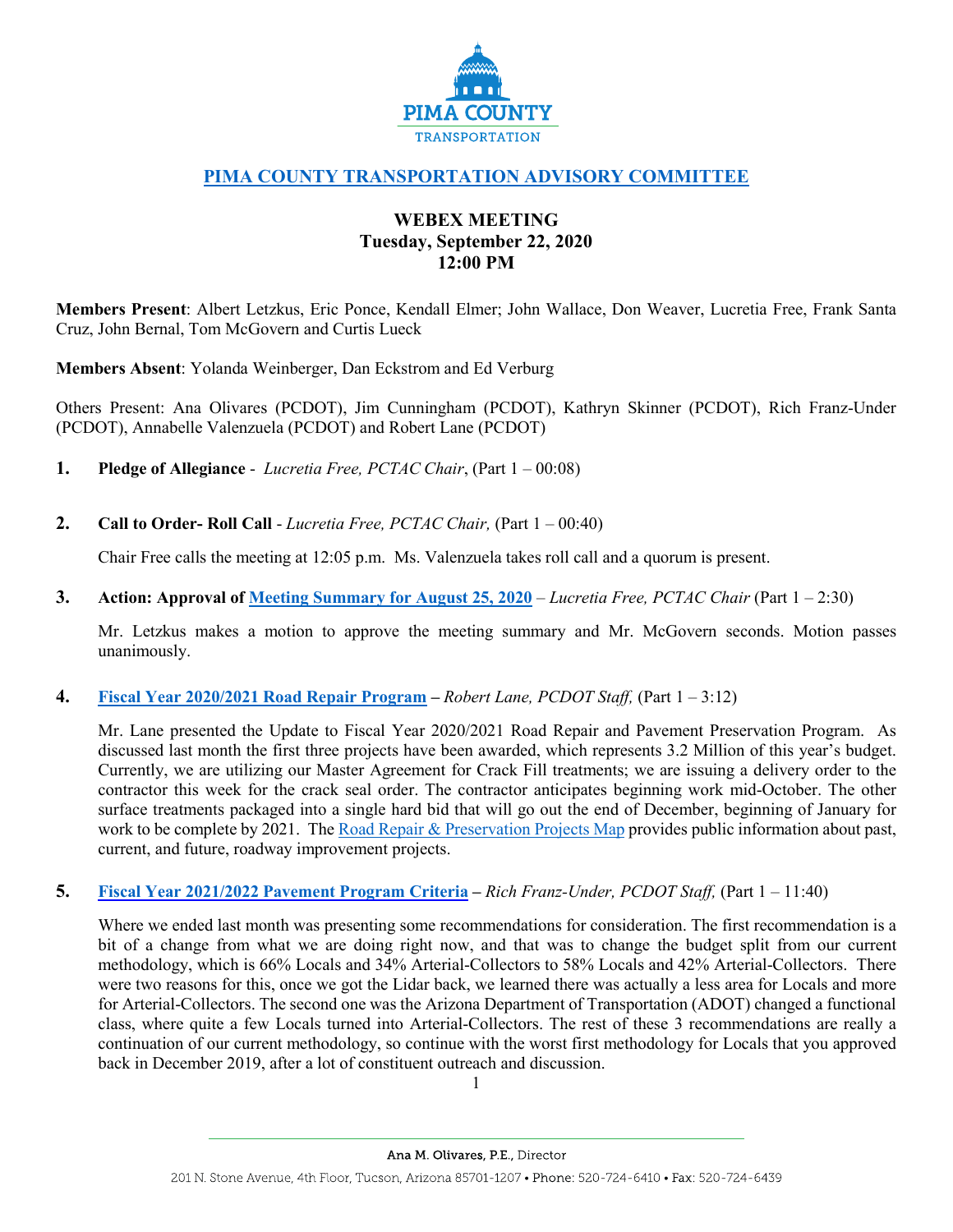

Then with a little bit of nuance; because of the change in the function class of a lot of Locals to Minor-Collectors, when we put together a Bid Package for a subdivision, we want to make sure we do not leave out that road that leads into the subdivision. In the current program, most of those are actually local roads; in next year's program many of those will be Minor-Collectors. If not otherwise captured, in the Arterial-Collector Package from StreetSaver, we will want to do those feeder roads to the subdivisions when we do the subdivision. Therefore, it is essential to how we have been doing work now but because of that functional class change, we are recommending this nuance in the criteria. Then we are recommending to continue with the Arterial-Collector criteria that you approved in April 2019. Which is we use the StreetSaver tool to give us the highest return on investment and it is looking at both milling and filling our failed roads plus doing the surface treatments crack seals and the fog seals, and micro-seals in some cases on the good pavement. In this case we keep the good pavement good as well as repair the worst of the bad pavement. We work to minimize to mobilization cost and to make sure we are not getting any fragments of work (i.e. we had management sections along Ina Road, that had bad PCI, then there was a section in the middle between them that had poor PCI). That was an example of minimizing the fragmentation where we just did all that piece of Ina Road. That is the recommendation that we have for this year.

Mr. McGovern makes a motion to approve recommendation criteria for Fiscal Year (FY) 2021/2022 pavement program and Mr. Weaver seconds. Motion passes unanimously

## **6. [RTAnext Transit Discussion](https://webcms.pima.gov/UserFiles/Servers/Server_6/File/Government/Transportation/TransportationAdvisoryCommittee/DocumentsTab/Sep22.2020/PCTAC_RTAnextTransit_091620.pdf)** – *Jonathan Crowe, PCDOT Staff,* (Part 1 – 22:18)

Mr. Crowe presented and noted the Transit presentation is presented because of a request for information and going forward into RTA Next. We have several different types of Transit Services in Pima County that we pay for: 1) SunTran Bus Service has several routes that cover and cross over into unincorporated areas, 2) SunTran Express has several bus routes, 3) Sun Shuttle routes service at more rural, suburban and remote areas of the county, 4) Sun Shuttle Dial-A-Ride has services. We need to think about what kind of Transit Service we want to recommend to RTAnext moving forward. We spent \$534 Million as a region on Transit to do RTA programs in 2006, which gives you a little context on how much the region spent on Transit as a whole. Now, moving forward into RTAnext, Pima County has already submitted our recommendations for these categories and this amount of money for the different types of transportation infrastructure. Obviously the greatest proportion areas on roadway capacity projects and we submitted a list of \$486 Million for the next for roadway expansion. The second highest is for Pavement Preservation, we have also included money for Technology, Livable Streets, All-Weather Roads, and Public Transit. We always have needs for Sun Van, and some paratransit needs, which both go hand in hand with bus service. We always have needs for bus shelters and ADA at the bus shelters, so people can use them effectively. We may have needs for park and ride lots, which are also funding in the first program.

Mr. Bernal (Part 2 - 00:04) asked of the program that has been submitted on RTAnext of the \$53 million, was that constrained by any artificial means, or is that what Pima County considers as needs for the next RTA program. Mr. Crowe responded, no, that is, considered our needs, in general. It is proportion to what our needs are. The RTA specifically requested that we submit roadway projects, so we went beyond that request. By not only recommending roadway projects, but also, suggesting what categories we think can be incorporated into our next RTA program and within those categories allocated about \$53 Million towards Transit. Which is about 4% of the total program that we recommended, this is a real small percentage. However, we felt it to be important to put in some money for Transit. We are obviously paying for Transit right now as an entity, and we do not want to be short scripted in the future, if there is Transit expenditures. It was extreme maybe in a sense, which it is a reasonable amount that we thought to recommend moving forward.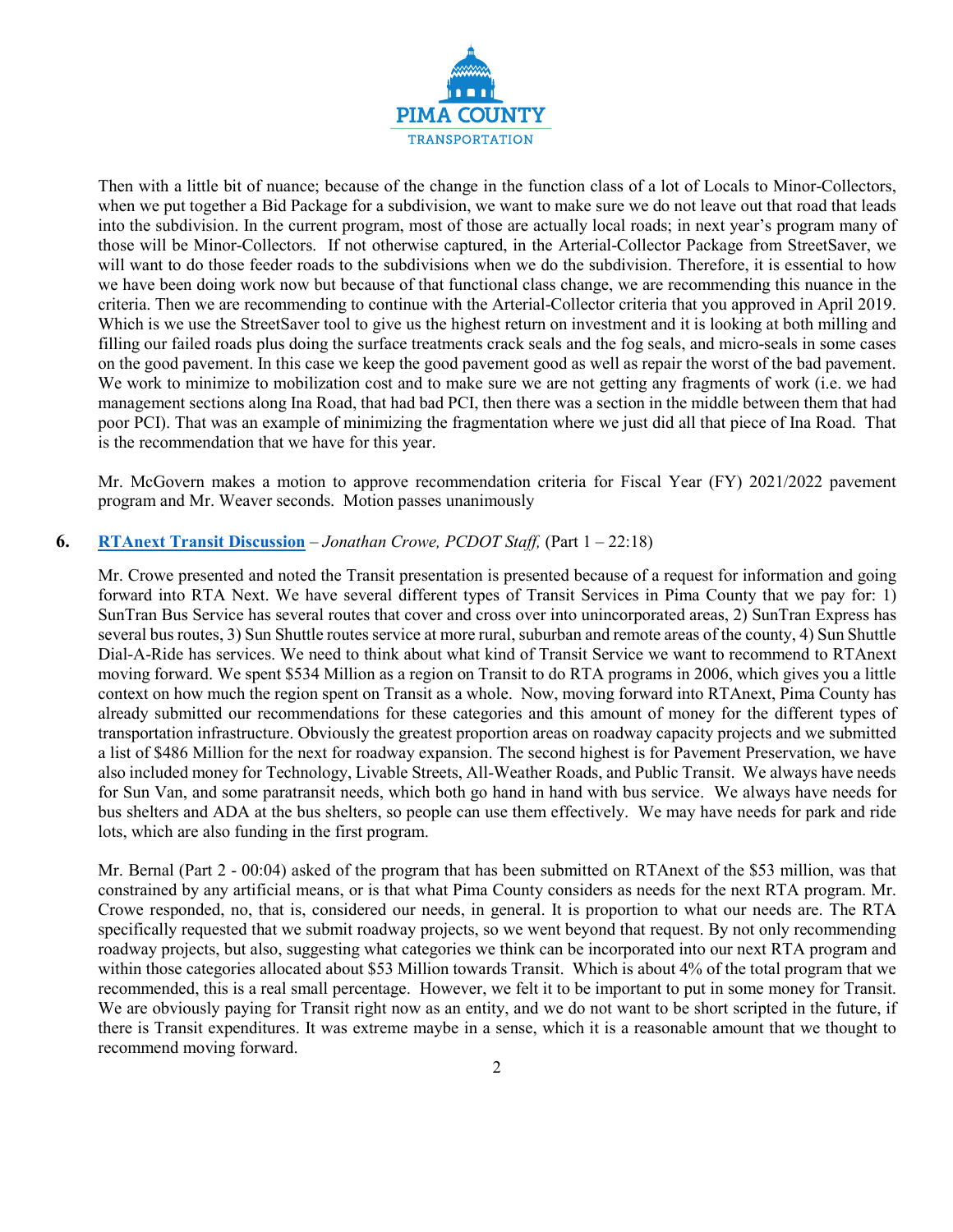

Mr. Bernal additionally asked does that anticipate any express services into Green Valley or Vail, or anything like that. Mr. Crowe replied not specifically. We have not finalized our specific Transit recommendation yet. It does not preclude express services at Green Valley, but we haven't gotten to the point yet, where we are recommending individual components of that. What we are going to look at when we put together that recommendation is where is the greatest need, and where is the potential providership and make our recommendations accordingly. We probably will recommend a variety of different types of services throughout the county.

Ms. Free interjected, our unincorporated Pima County areas as Vail, and Green Valley are much unrepresented in terms of services. I am hoping you will take that into consideration as we submitted some information along with the county.

Mr. Lueck inquired about roadway widening component which looks like it is going to be your biggest dollar. The roadway widening would have several elements; one is suggesting relief, the second, improvement to roadway that would otherwise need major rehabilitation. You are basically reconstructing things, that if you weren't widening, you would have to place into the maintenance category. The third portion of that would be some transit component, which the roadway widening is going to have bus pullouts and things like that. Maybe we can parcel out that roadway widening so that we could get a better idea of the benefits associated with that roadway widening, particularly since it is such a large nut of your overall request. Mr. Crowe responded in agreement, and explained that not all the streets that we are recommending for improvements from RTA are served by Transit. But those that are we can certainly look at the top estimates that we put together and maybe parse out the Transit component. Mr. Lueck added that would help because of all the roadway components and a pedestrian component. You could almost link some Transit with some pedestrian access as well. Almost everybody is walking to a Transit; obviously in a rural area have a park-andride also. Maybe some way of contributing or parsing out some of the roadway widening and giving Transit portion credit.

Ms. Free asked Mr. Crowe to repeat what are his next steps with this. Mr. Crowe explained we are waiting for RTA to put out the request for the other categories that we have not submitted yet. We represented our recommendations for roadway projects. However, we also submitted the suggested categories that we think need to be incorporated. We also have a meeting with RTA this Friday, to look at our actual submittal and probably make any adjustments to that.

Mr. Bernal asked about the topic being discussed by RTA staff on long-range transit tram. Do you think our request is consistent with the long-range plan? Mr. Crowe replied, absolutely. The Transit Tram Plan is long-range, it is not very specific, even the short-range Transit Plan Pima Association of Governments (PAG) is working off of doesn't get to the level of detail of specific route adjustments, route improvements. What we essentially put together so far internally with our Transit recommendations certainly falls within the general guidance of those documents. Expansions of service, increased frequency of service, and rural programs that provide service to areas that are currently unmet. Mr. Bernal added he does think that 4% of our request is good, and hope we look at that further when we refine the county's request.

Ms. Skinner pointed out the original key fee request was simply for the roadway element project; there is a combination on every project of technology and transportation choice, it was challenging within the constraints of the request to fully express that. We definitely see a lot of overlap between the different categories in RTA and what has been represented and we look forward in working with other jurisdictions that are submitting to find a program that balances that and provides the flexibility we think is necessary looking forward 20 years in the future.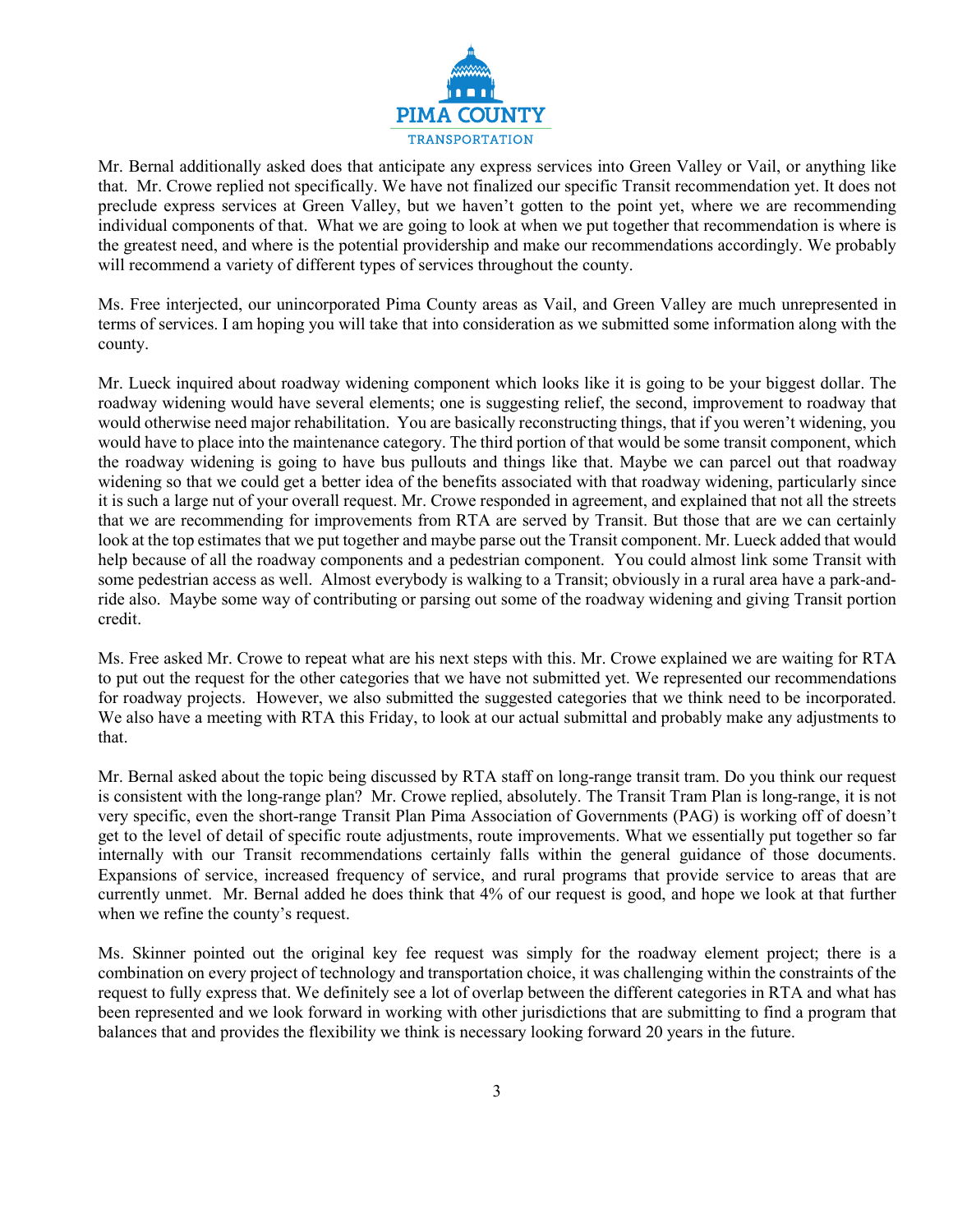

# **7. [San Joaquin Road Pavement Treatment Test](https://webcms.pima.gov/cms/One.aspx?portalId=169&pageId=425684) Update**- *Ana Olivares, PCDOT Director,* (Part 2 – 9:14)

## **a. [Asphaltic Concrete Thinlay](https://webcms.pima.gov/UserFiles/Servers/Server_6/File/Government/Transportation/TransportationAdvisoryCommittee/DocumentsTab/Sep22.2020/ThinlayAsphalt_StaffReport_092220ptx.pdf)**

Ms. Olivares gave an update on the San Joaquin pavement treatment test which includes a thinlay and the Asphaltic Concrete (AC) Thinlay specification finalized back in December 2019 and identified conditions that would be applicable for a thinlay overlay. Back in December, the specification for Asphaltic Thinlay for a non-filled local roads were finalized. FY 2020 for failed local roads done, so, a thinlay was not a consideration. Thinlay option is now a part of our StreetSaver program, so, when it is appropriate, it appears as a recommended alternative. For FY 2021 for our local roads, we are continuing addressing failed roadways, so the AC Thinlay was not proposed for this current fiscal year's program. The thinlay is part of our StreetSaver as we continue to consider failed first roadways. However, it is not being proposed in our program at this time. The San Joaquin Pavement treatment testing was done on San Joaquin Road between Old Ajo Highway and past Bopp Road all the way to Neil Avenue. There are 4.3 miles and 14 different 1,000-foot test sections of different treatments. The webpage for San Joaquin Pavement Treatment Test is: [https://webcms.pima.gov/cms/One.aspx?portalId=169&pageId=355530.](https://webcms.pima.gov/cms/One.aspx?portalId=169&pageId=355530) The contractor, IMF Contractor did all our road readings last year to get PCR Ratings for all our roadways. They also went over the treatment test. They will be doing another reading this September and another reading in 2021 that will give us 3 points to start flushing out our performance curves for the treatments. These performance curves will be correlated against longer-term national research data for treatment type. DOT staff did research on how the performance of these treatments would operate on a national average, and developed the Family Curve. Then our performance curves will be measured against that to see how well it is performing. The treatment curves will be controlled to account for localized variations and drainage conditions. Once we have all the information we will rank each treatment based on the benefit cost projection, and based on the return of investment to see which treatment we would like to continue to use and which would best for our local roads.

Mr. Letzkus asked when the thinlay is approved, and all the data given, is it only going to be used for local roads? Could this be used on minor collector as well? Ms. Olivares explained depending on the volume we will look at that. Right now it is for a low volume; we have minor collectors that have low volume. We will look at those when they show up for repair. Mr. Letzkus inquired about the way DOT is developing performance curves is a great approach, so that you can plug it into to StreetSaver. But, you're only going to have only two years plus of wear and tear on these test sections with not enough time to develop these reference points based on weather effect, such as rain. Is two years plus sufficient time to develop adequate results for each test section? Ms. Olivares pointed out in the spring we have 3-points, however, it is difficult to make any kind of conclusion from 1 data point, but once we have the other 2-points we will see how the curve start shaping up. Once we have the 3-point showing a curve, if we will be able to say yes on some, no on others, or more information on other, we will have more information once we have more information on the third data point.

Mr. Bernal asked on the 14-test section that we have, do we know if any have failed already and probably won't be considered going forward. Ms. Olivares inputted no, we don't have any that have completely failed at this time. Mr. Bernal responded, but they must be showing signs of wear and tear and distress. Ms. Olivares replied, they have been but none that has reached failure. We have not been able to conclude one, so we won't even consider, we are not at that point, yet.

Mr. McGovern wanted more information about updating the webpage and when information will be fully uploaded? Will there be photos of the test sections, kind of showing their performance over time visually. Ms. Olivares explained the webpage will be updated with the performance curves. It is in editorial changes to the scales of the graph so they look better, so that should be up today or tomorrow. Once we get the new data point, which ran in September and expect their review of PCIs back in October, we will update it at that time, then update it again when they do a third run and update those curves as they come along. I will check with staff on picture for each section.